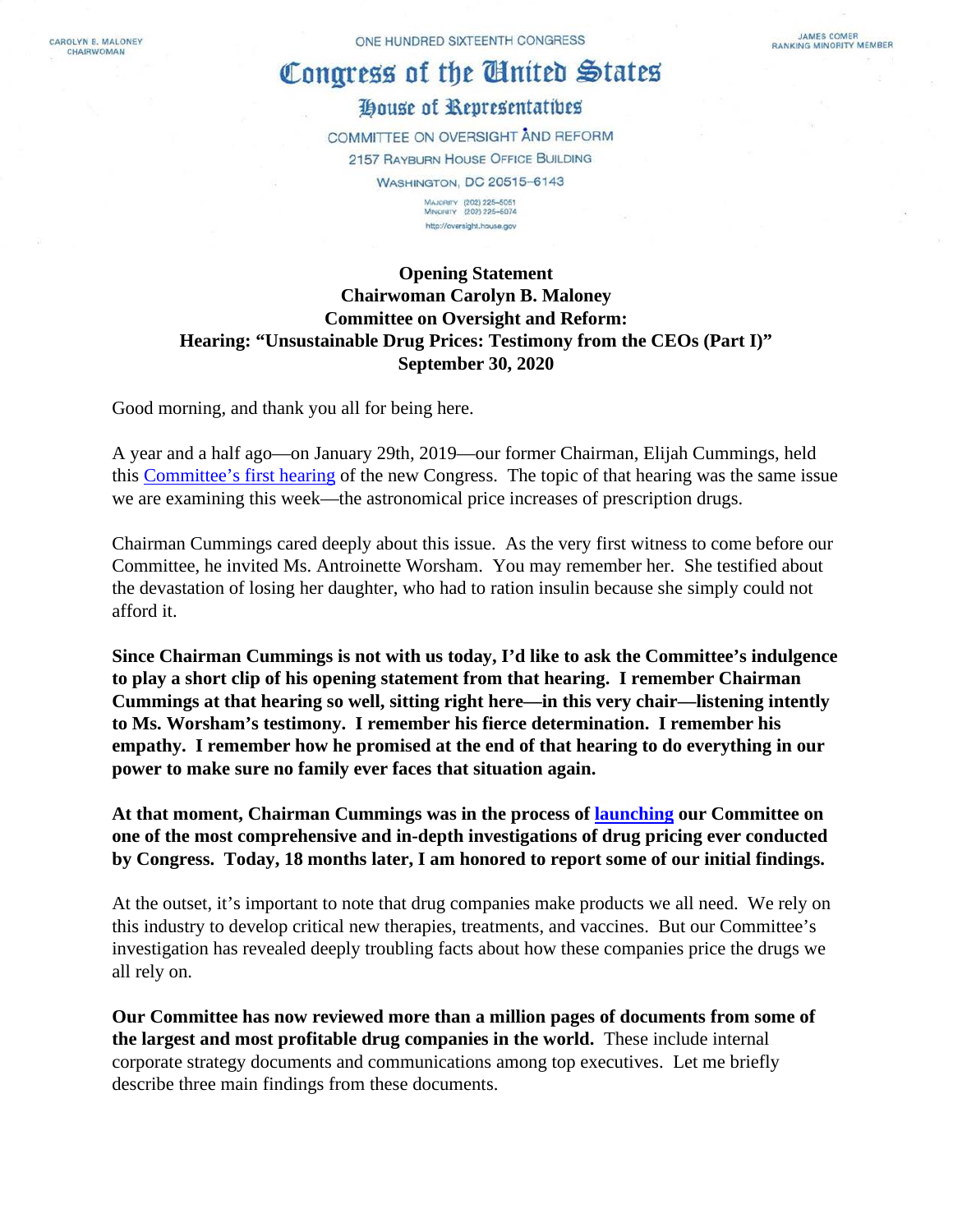**First, the documents show that—as Chairman Cummings said nearly two years ago—these price increases are unsustainable—either for government health programs or patients themselves. The documents we have reviewed show that drug companies continue to raise prices—while raking in record profits—and continue to put their products further out of reach for patients in need.**

To start this week's back-to-back hearings, we will hear today from the CEOs of three companies. We will hear from the former [CEO of Celgene](https://oversight.house.gov/sites/democrats.oversight.house.gov/files/Celgene%20BMS%20Staff%20Report%2009-30-2020.pdf) and the current [CEO of Bristol](https://oversight.house.gov/sites/democrats.oversight.house.gov/files/Celgene%20BMS%20Staff%20Report%2009-30-2020.pdf)  [Myers Squibb,](https://oversight.house.gov/sites/democrats.oversight.house.gov/files/Celgene%20BMS%20Staff%20Report%2009-30-2020.pdf) which acquired Celgene last year. These companies sell the cancer drug Revlimid. They have tripled the price of this drug since 2005. Today, a course of this drug is priced at more than 16,000 dollars a month—that's per month!

We will also hear from the CEO of the [drug company Teva,](https://oversight.house.gov/sites/democrats.oversight.house.gov/files/Teva%20Staff%20Report%2009-30-2020.pdf) which sells the multiple sclerosis drug Copaxone. The company raised the price of this drug 27 times since 1997. A yearly course is now priced at 70,000 dollars—nearly seven times higher than when it was introduced. To put this in perspective, that's more than the median household's entire income for the year in the U.S.

### **Second, the documents reviewed by the Committee show that these massive price increases are based on generating windfall profits for these companies, their shareholders, and their executives.**

We've all heard the talking points from the drug companies and their lobbyists—claiming they need to raise prices to pay for research on lifesaving medications, that pharmacy middlemen are driving up prices, or that they are committing significant funds to helping patients who can't afford their drugs. But the Committee's investigation shows that those claims are utterly bogus. They do not hold water.

**The documents we reviewed show that—time and time again—drug companies hike prices to meet their earnings targets, and in some cases, so executives can get their personal bonuses for the year.**

### **Finally, these documents show that drug companies are targeting the United States for the biggest price increases in the world.**

They know the federal government is currently prohibited by law from negotiating directly to lower prices for Medicare beneficiaries. This may be the starkest finding of all. I was astonished to see some of the new documents we will be discussing today. The United States is where the drug companies are increasing their prices—much more than in other countries—and this is where they are making billions of dollars in profits.

**Last December, the House [passed H.R. 3,](https://oversight.house.gov/news/press-releases/chairwoman-maloney-praises-passage-of-hr-3-the-elijah-e-cummings-lower-drug) and we named it in honor of the Chairman—The Elijah E. Cummings Lower Drug Costs Now Act. This legislation would authorize Medicare to negotiate directly with drug companies. President Trump supported this change on the campaign trail, but unfortunately he broke his campaign promise, and he**